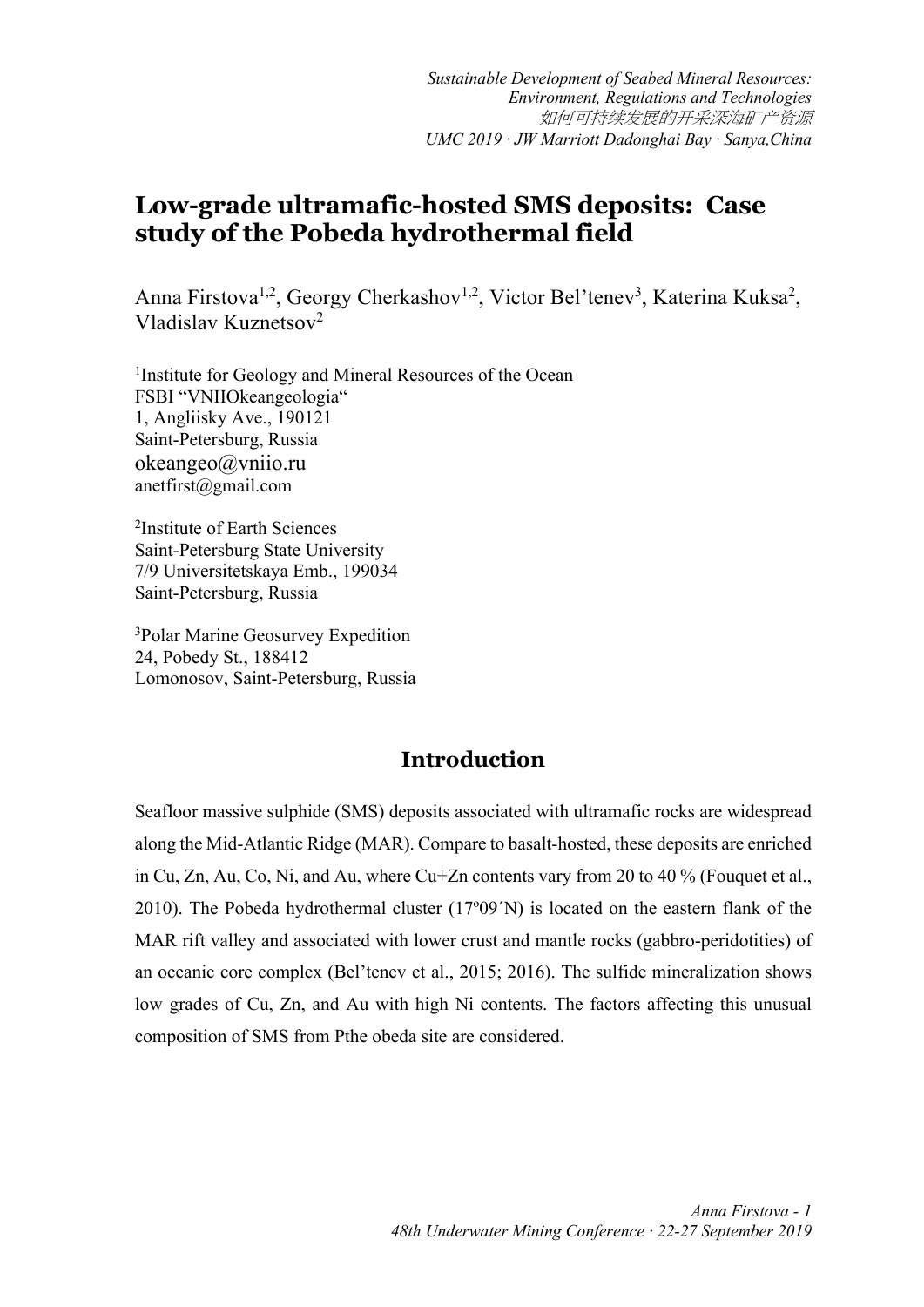*Sustainable Development of Seabed Mineral Resources: Environment, Regulations and Technology* 如何可持续发展的开采深海矿产资源 *UMC 2019 · JW Marriott Dadonghai Bay · Sanya,China*

### **Results**

The Pobeda cluster was discovered in 2014-2015 during 37 Cruise of the R/V Professor Logatchev (Polar Marine Geological Exploration Expedition). This cluster consists of two hydrothermal fields. The age of the SMS is estimated at >177 ka (Gablina et al., 2018) and present-day hydrothermal activity is observed (Bel'tenev et al., 2015, 2016). Deposits were sampled by TV-grab (seven stations) and by dredge (two stations). The host-rocks are mainly represented by serpentinized peridotite and gabbroid. The recovered samples are represented by fragments of massive sulfide (no chimneys), mineralized rocks, hydrothermal crusts, and sulfide-bearing sediments. The detailed compositions were determined for 40 samples of massive sulfides.

The mineral composition is represented by pyrrhotite and pyrite; isocubanite, sphalerite, chalcopyrite, anhydrate, and opal are less common. The texture of alteration and replacement were recognized in most of samples.

The mean metal content was compared with SMS of the MAR related to ultramafic and mafic host-rocks. For ultramafic-hosted deposits, the SMS of Pobeda hydrothermal cluster is characterized by low contents of Cu,  $Zn$  (Cu+Zn <10%) (Fig. 1) and Au (Fig. 2). The



Figure 1. The mean Cu and Zn content in SMS from Pobeda and from the MAR related to ultramafic and mafic host-rocks. (Source: VNIIOkeangeologia database: ultramafic-hosted deposits – 334 samples; mafic-hosted deposits – 726 samples).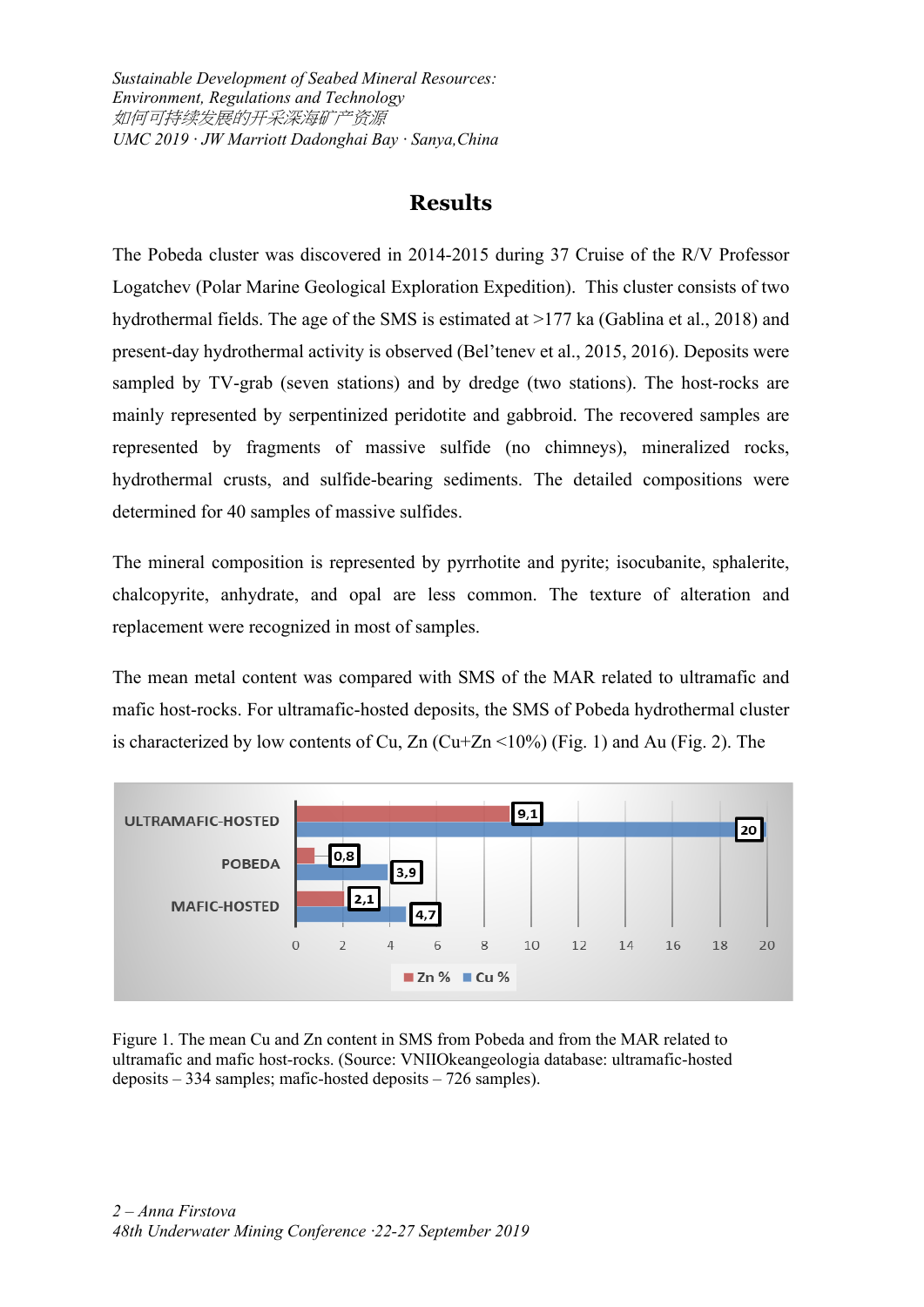*Sustainable Development of Seabed Mineral Resources: Environment, Regulations and Technologies* 如何可持续发展的开采深海矿产资源 *UMC 2019 · JW Marriott Dadonghai Bay · Sanya,China*



Figure 2. The mean Au, Sn, Co and Ni content of SMS from Pobeda and from the MAR (related to ultramafic and mafic host-rocks).

elevated Sn concentration is usually detected in ultramafic-hosted deposits (Fouquet, 2010) but is not typical for the Pobeda SMS deposits (Fig. 2). Despite the low major metals content, SMS are highly enriched in Ni (max  $= 613$  ppm) (Fig. 2), which is typical for the MAR ultramafic rock-hosted deposits.

The following factors are considered to control the depletion of Cu, Zn, and Au and enrichment of Ni:

*Cu, Zn, and Au depletion and Ni enrichment* could be related to unrepresentative sampling of the hydrothermal mound. Video observation registered abundant chimneys, which are characterized by higher concentrations of *Cu, Zn, and Au* metals but were not recovered. Another reason for low grades of *Cu, Zn, and Au* metalsin Pobeda SMS might be connected with the age and degree of alteration. Taking into account old age (and long evolution) of the samples (>177 ka) and high degree of secondary processes that resulted in wide spread textures of replacement, it is suggested that Cu and Zn were dissolved from the primary minerals and re-deposited in more enriched (younger) zones ("zone-refining" process). In addition, the presence of abundant pyrrhotite and relicts of anhydrite indicate a very high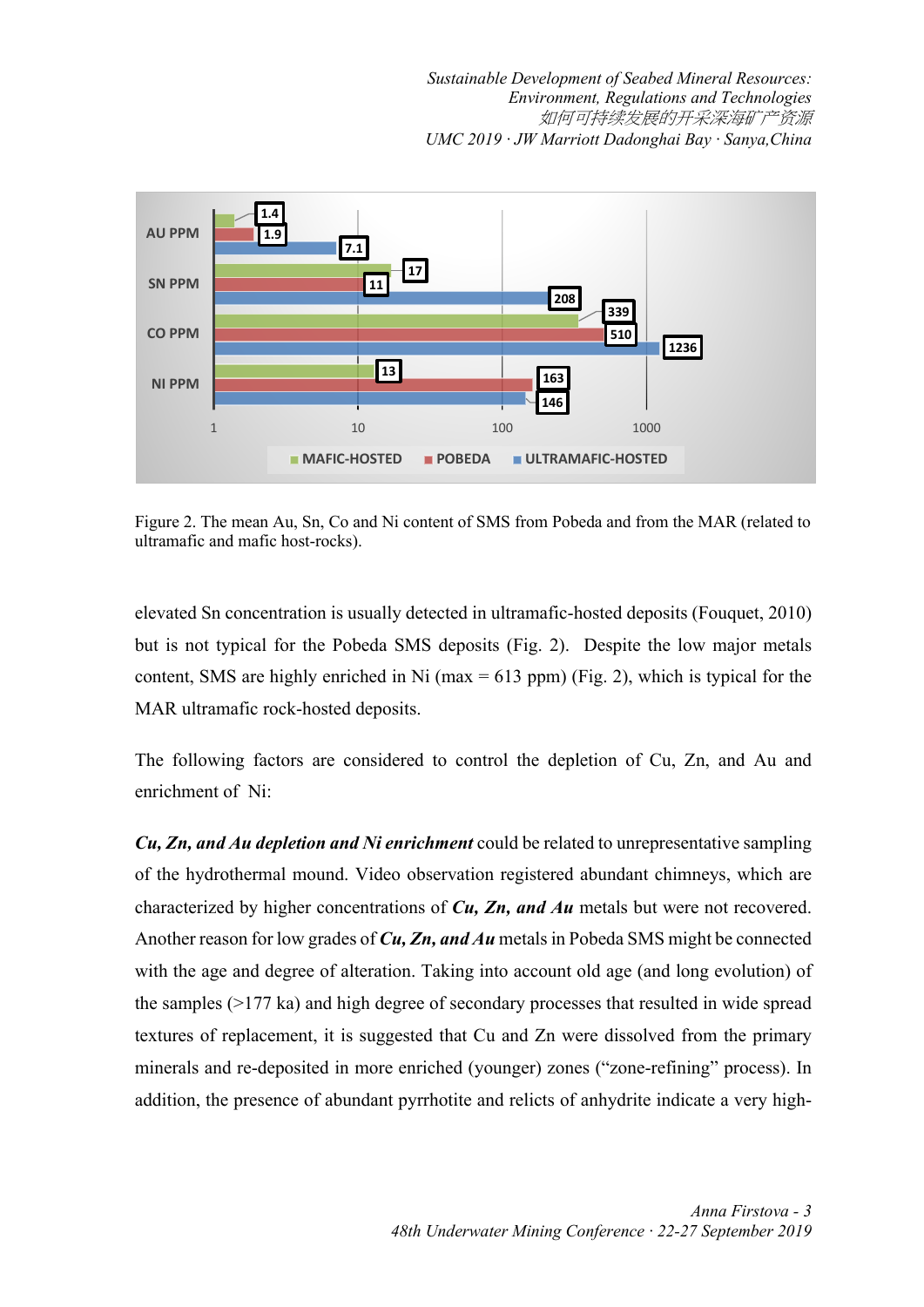*Sustainable Development of Seabed Mineral Resources: Environment, Regulations and Technology* 如何可持续发展的开采深海矿产资源 *UMC 2019 · JW Marriott Dadonghai Bay · Sanya,China*

temperature (above 350º C) environment that might not have been favorable for *Cu, Zn, and Au* precipitation. At the same time, these environments promoted high Ni in the SMS.

#### **Acknowledgments**

The authors would like to thank Larisa Lazareva for the provided samples. We express thanks to operators Vladimir Shylkovskyh and Natalia Vlasenko for microprobe investigations.

This work was partly supported by the Russian Foundation for Basic Research, project № 18-05-00861\19.

#### **References**

Beltenev, V.E., Narkevsky, E.V., Dobretzova, I.G., et al. 2015. The results of Professor Logatchev–37 cruise, MAR, in Geology of Seas and Oceans (Proc. XXI Int. Conf. on Marine Geology), Moscow: GEOS, vol. 2, 126–128.

Beltenev, V.E., Rozhdestvenskaya, I.I., Samsonov, I.K., et al. 2016. Prospecting in the Russian exploration areas in the Atlantic Ocean, with estimation of prognostic DPS resources of categories P2 and P3 in blocks 31–45, in Report on Cruise 37 of the R/V Professor Logatchev), M.: PMGRE.

Cherkashov, G. 2017. Seafloor Massive Sulfide Deposits: Distribution and Prospecting. In Deep-Sea Mining. Resource Potential, Technical and Environmental Considerations; Sharma R., Eds.; Springer, 143-164.

Fouquet, Y., Cambon, P., Etoubleau, J., Charlou, J., Ondréas, H., Barriga, F., Cherkashov, G., Semkova, T., Poroshina, I., Bohn, M. et al. 2010. Geodiversity of hydrothermal processes along the Mid-Atlantic Ridge and ultramafic-hosted mineralization: A new type of oceanic Cu-Zn-Co-Au volcanogenic massive sulfide deposit. In Diversity of Hydrothermal Systems on Slow Spreading Ocean Ridges, Geophysical Monograph Series; Rona, P., Devey, C., Dyment, J., Murton, B., Eds.; American Geophysical Union: Washington, D.C., USA, vol. 188, 321–368.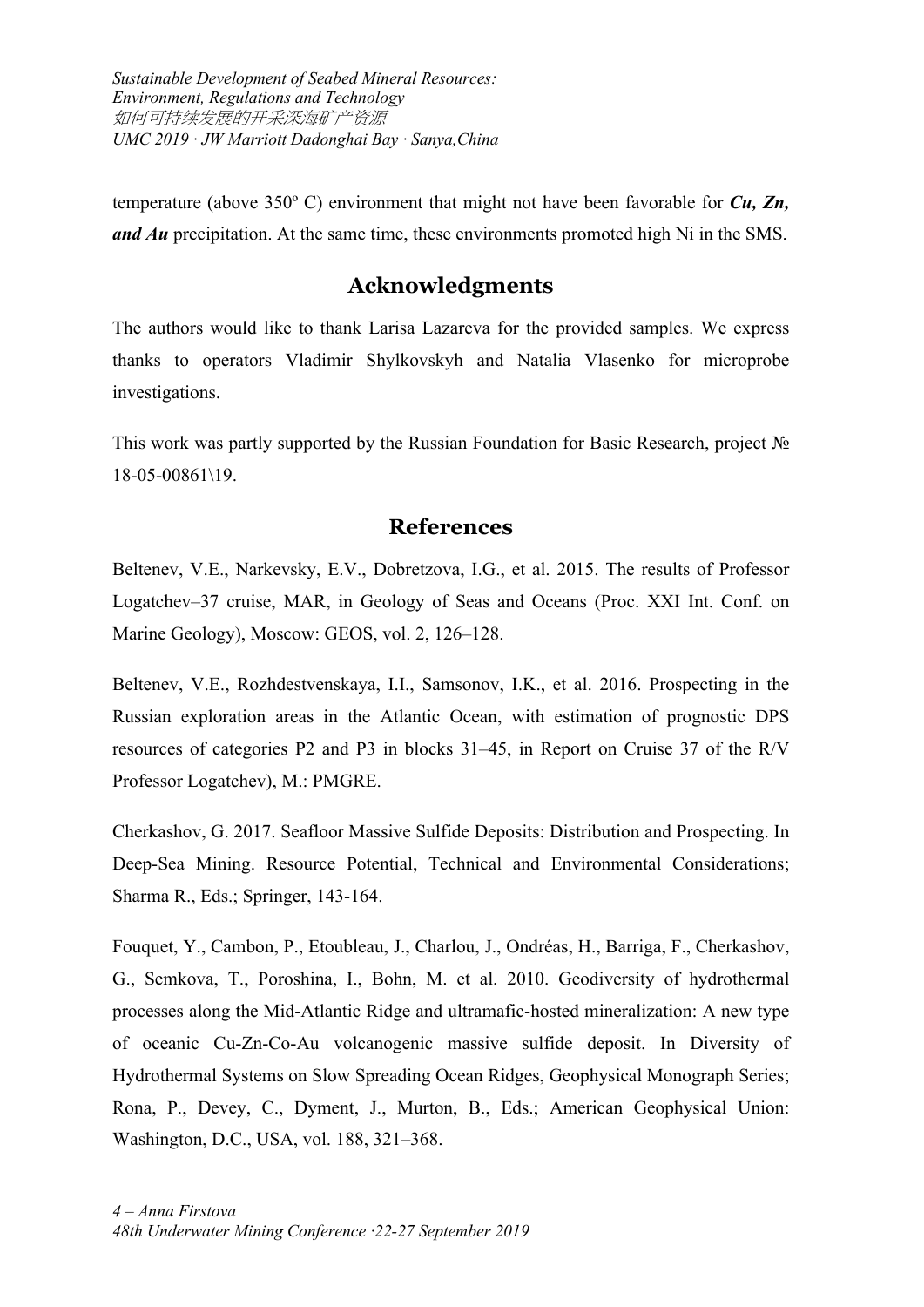*Sustainable Development of Seabed Mineral Resources: Environment, Regulations and Technologies* 如何可持续发展的开采深海矿产资源 *UMC 2019 · JW Marriott Dadonghai Bay · Sanya,China*

Gablina I.F., Dobretzova I.G., Laiba A.A., Narkevsky E.V., Maksimov F.E., Kuznetsov V.Yu. 2018. Specific Features of Sulfide Ores in the Pobeda Hydrothermal Cluster, Mid-Atlantic Rise 17°07'-17°08'. Lithology and Mineral Resources, No. 6, 475-500.

#### **Anna Firstova**



Anna Firstova graduated from St. Petersburg State University (bachelor and master levels) in 2010 and in 2012, respectively, and currently is a postgraduate of the same University. Since 2008 she has been working at VNIIOkeangeologia (Department of Geology and Mineral Resources of the Ocean). The primary focus of her research is study of mineral and chemical composition of seafloor massive sulfides.